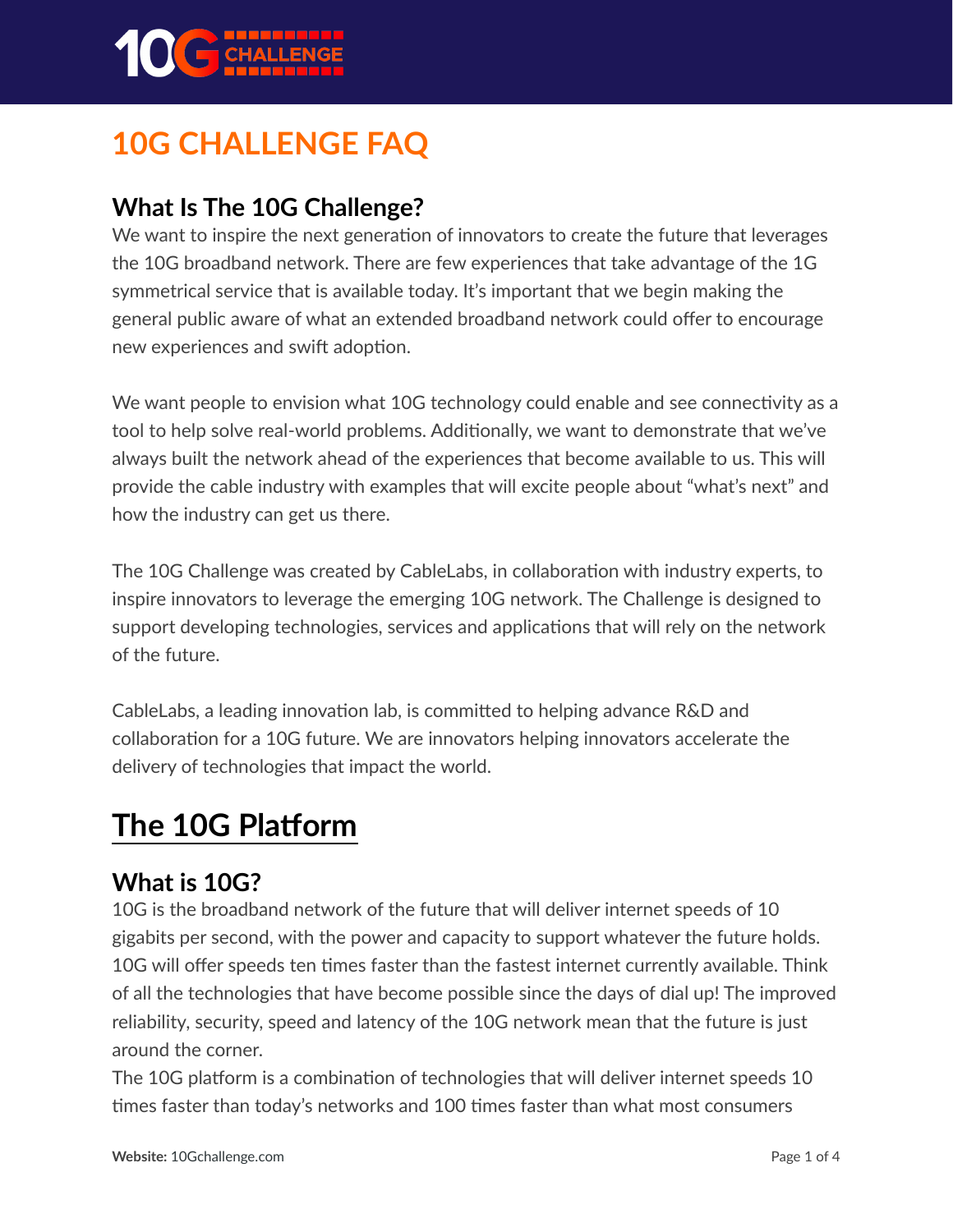currently experience. Not only does 10G provide faster symmetrical speeds, but also lower latencies, enhanced reliability and better security in a scalable manner. It is a new, powerful broadband network that serves as a platform for innovators to develop new solutions that impact the way we live, work, learn and play.

#### **Why do we Need 10G?**

Our digital future will stall without a platform that can meet our needs. While we don't know what the next trend will be, we do know the internet will be central to it. By advancing device and network performance to stay ahead of consumer demand, 10G will enable a myriad of new immersive digital experiences and other emerging technologies that will revolutionize the way we live, work, learn and play.

#### **What Does the G Mean?**

Unlike mobile wireless networks where the "G" stands for "Generation," the "G" in 10G refers to gigabits. In 1995, internet speeds were limited at 145 megabits per second (mbps). There are one thousand megabits in a gigabit.

## **The 10G Challenge**

#### **Who is a Good Fit for This Challenge?**

You might be a good fit for The Challenge if:

• You are a legal resident of the United States or Canada (excluding Quebec), age 18 or older.

You have a vision for the future and the technology that will make it happen.

- Your technology would use 1G to 10G internet as a foundation. You are a technology company in the "incubator" stage and are looking for funding.
- You are a student, professor or class at a university looking to challenge yourself to innovate for the future.
- You are an innovator, a maker or someone who is working on the next big thing in your garage.

#### **What Are the Submission Categories?**

There are four categories; LIVE, WORK, LEARN and PLAY.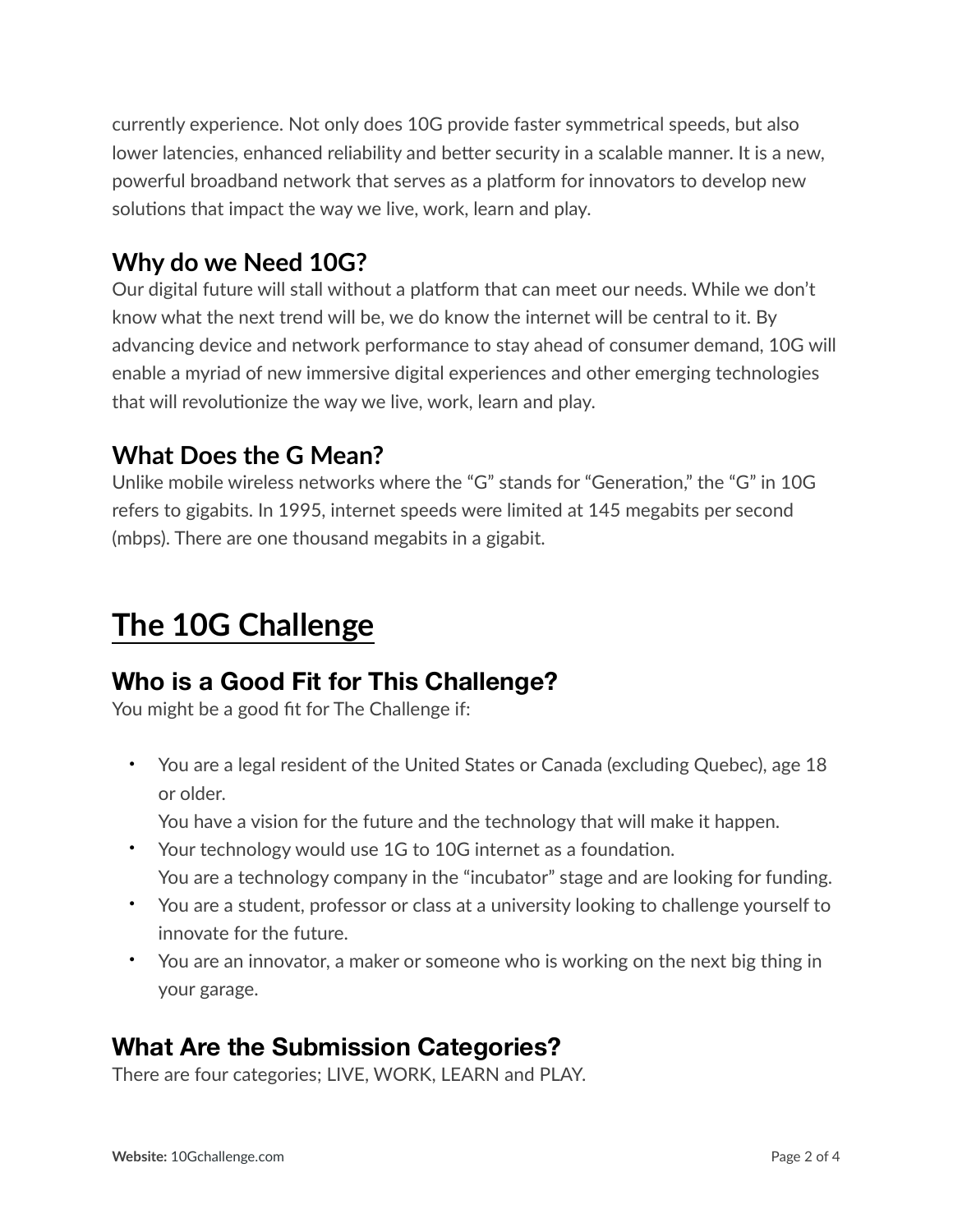- The **LIVE** category, judged in part by Mayo Clinic, focuses on technologies that will improve healthcare.
- The **WORK** category, judged in part by Corning, focuses on technologies that can make us more productive professionals.

The **LEARN** category, judged in part by Zoom, centers on technologies that make education easier and more effective.

• The **PLAY** category highlights technologies that will make entertainment more immersive.

### **Who Decides the Winners?**

The contest has four categories: live, work, learn and play. One winner will be chosen for each category as well as a Grand Prize Winner and a People's Choice Winner. The category winners will be narrowed down by industry experts for that category. From there, business leaders will choose a winner for each category as well as the Grand Prize Winner. The People's Choice Award Winner will be selected by business leaders from one of the top three video submissions that best fits the 10G Challenge criteria and receives the highest number of votes on our online voting platform.

## **How/When Do I Apply?**

Apply at [www.10GChallenge.com.](http://www.10gchallenge.com/)

## **Timeline**

- **• October 12, 2021** Official launch at SCTE Cable-Tec Expo 2021
- **• October 20, 2021** Virtual Press Conference
- **• July 1, 2022** Deadline for submissions
- **• July 1-22, 2022** Industry experts recommend top finalists in their category
- **• July 29, 2022** Business Leaders choose winners
- **• August 2022** Winners notified
- **• September 2022** Winners present/demo at SCTE Cable-Tec Expo 2022

#### **What Do Winners Receive?**

Six winners will be chosen: One Grand Prize Winner, one winner in each category and a People's Choice Winner.

The Grand Prize Winner will receive:

- \$100,000 USD cash prize
- The opportunity to present their technology at SCTE Cable-Tec Expo 2022